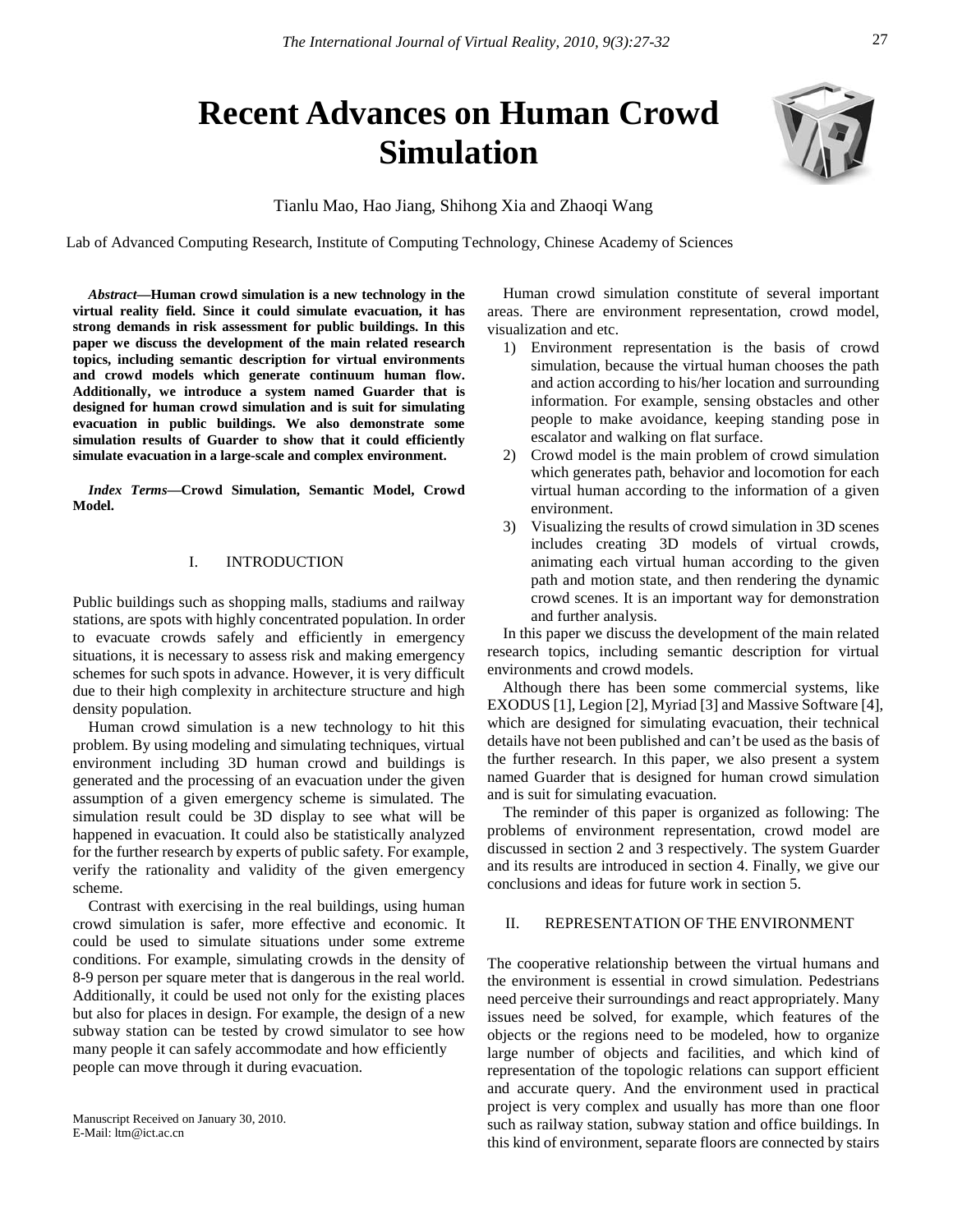or escalator and each story contains lots of objects. Therefore a reasonable and efficient environment modeling framework is urgently needed to deal with this kind of complex situation.

#### *2.1 Environment Representation Related Methods*

In crowd simulation, the representation of the environment is deeply concerned with the problem of navigation. And navigation is probably the most crucial behavior for crowds that can be simulated on a computer [5].

Bayazit et al. presented a graph-based roadmap containing topological information and adaptive edge weights for global planning [6]. Sung et al. employed a fast path planner based on probabilistic roadmaps to navigate characters through environments [7]. Lamarche and Donikian presented a hierarchical path-planning algorithm based on topological precomputation [8]. Sud et al. used Voronoi graphs to compute and update navigation graphs [9]. Yersin et al. presented a hybrid architecture in which different regions exploit different planning algorithms according to their level of interest [10]. Sud et al. used adaptive roadmaps to perform dynamic, global path planning simultaneously for independent agents [11]. A two level navigation algorithm that combined a global roadmap and local planning method based on RVOs was introduced by van den Berg [12].Though each of the above mentioned techniques could be used to navigate many agents in a virtual world, none of them exhibited application results in multi-layered complex urban space which is very common in evacuation.

Pettre et al. [13] proposed a novel navigation planning algorithm which could extract topologic information automatically and recognize walk able regions from geometric model of an uneven and multi-layered virtual environment, however, it is difficult to gain full-scale knowledge of objects and regions if there is no hand-marking but only use the geometric database directly.

As far as we know, few existing techniques have used to simulate crowds in multilayered complex environments. Most of them only considered simple environments with few rooms or open scenes.

In [14, 15], Shao and Terzopoulos modeled the virtual environment as a hierarchical collection of maps. With each of these maps designed for different purpose, the combination can support accurate and efficient environmental information storage and retrieval. As far as we know, this is the only one explicit environment model used in crowd simulation but it didn't consider the special features of regions and objects in synthetic spaces.

# *2.2 A Semantic Environment Model for Crowd Simulation in Multilayered Complex*

We present a novel hierarchy environment model to represent multilayered complex virtual environment and ease the simulation task in such environment in ref [16]. It is illustrated in Fig. 1, which includes comprehensive and sufficient environment information for simulating crowd in complex environment. We subdivide this model into three layers and will introduce them respectively in following

paragraphs.



Fig. 1. Hierarchy environment model.

**Geometric Level**: The geometric level is the basis of our entire environment model. The main part of this layer is 3D geometric model of the environment that is employed for display and the semantic information extraction for the next semantic representation layer.

**Semantic Level**: The semantic layer is composed of structure map, topologic map and height map which help us to identify or query semantic information of the environment.

*Structure map*: In a complex environment, there are numerous objects, like handrails, walls, windows, pillars and so on, distributed widely in different regions. In order to facilitate organization and implementation, we divided the whole space into several independent but adjacent regions according to common sense. We called these naturally separated regions, like an entire floor, stairs, or a corridor, as Block, and all the objects placed in the same region are included into the same block. All blocks along with their objects are organized into structure map.

*Topologic map*: Topologic map is mainly used to store and retrieve the connective relations between separated regions (blocks). Each node in the topologic map corresponds to one block. We will add a directed edge from node A pointed to node B if individuals can move from Block A to Block B. The directed edge in a topologic map is used to indicate the connectivity between blocks.

*Height map*: The environment height coordinates are indispensable for crowd animation especially in multilayered environment. It is a common way to store digital surface elevations through height map. And we can get 3D position of any points on the surface where the height map is covered.

**Application Level**: For the purposes of providing efficient interaction between pedestrians and the environment, we will rely on the information of semantic level to generate some high-level maps such as object perception map, individual perception map and individual path map in the application level.

*Object perception map*: In our model, entire environment is divided into several blocks and each block maintains a list of all objects placed in this region. If we want to fetch all objects in a small sub-region, we have to check each object in the object list one by one. To avoid these repeated operations, we map the 3D sub-space of each block onto a horizontal uniform grid. And each cell of the uniform grid records all the objects overlapped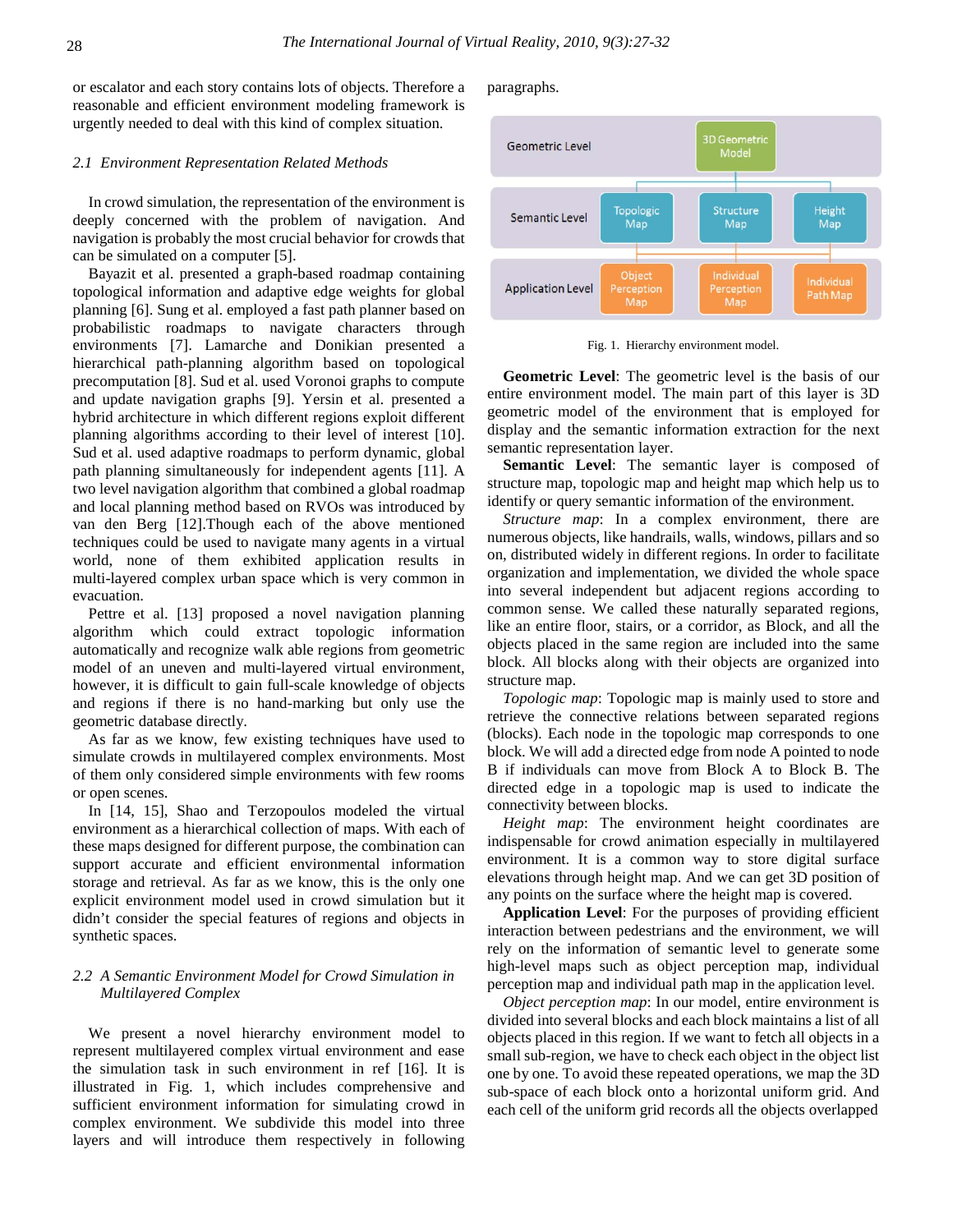

(b) A seven-storey office building.

Fig. 2. Some semantic information of two scenarios (3D geometric models, colored blocks and sketch map of objects are illustrated from left to right).

with this small area. As a result, we could just search the object list of several cells instead of the whole list.

*Individual perception map*: Like object perception map, a two-dimensional uniform grid in every block is used to store all the individuals located at the block. Each grid cell keeps an individual list that occupied in its small area. Once we update individual's new position, we then refresh the individual list of the cell where the pedestrian currently placed. The main purpose of the map is to empower the efficient query of nearby pedestrians, and it also facilitates trajectory tracking for the analysis of crowd flow characteristics.

*Individual path map*: Many of the crowd simulation systems are goal-directed. Each individual will be assigned a goal when the individual is initialized. We need to find a global path for every pedestrian according to their initial and target locations. Using our block based topologic map, a relative less nodes can lead to quick search and generate individual path map.

Some semantic information of two practical public places are illustrated in Fig. 2.

## III. CROWD MODELS

## *3.1 Crowd Model Related Methods*

Crowd simulations model the motion of crowd from two different perspectives, agent-based and continuum dynamics.

Agent-based crowd simulation was first introduced by Craig Reynolds and defined *boid* flocks in terms of interacting particle systems [17]. In his model, simple local rules could help to generate complex flock behaviors. Reynolds later expanded his work with additional behaviors such as seeking, pursuit and evasion [18]. Brogan and Hodgins proposed an animation algorithm for controlling the movements of creatures with significant dynamics [19]. Sociological aspects were taken into account to simulate crowd behavior by Musse et al. [20]. Additionally, psychological effects were considered for obtaining agents' actions by Pelechano et al. [21]. Shao and

Terzopoulos integrated cognitive components with a rule-based model to attain fully autonomous pedestrians in a large urban environment [14]. Many crowd simulation methods have been derived from the social force model presented by Dirk Helbing [22, 23]. This model assumed a mixture of socio-psychological and physical forces that influence crowd behaviors in panic situations. Hengchin Yeh et al. introduced the concept of composite agents to model emergent behaviors among individual agents [24]. Since procedures of human cognition and reasoning are very complex, the computation cost for each individual is large. Most of aforementioned models have been designed as a locally controlled model to decrease the complexity. They prevent collisions locally by changing movement when other people get sufficiently close, which leads to unrealistic path changing especially in cross-flowing situation.

Continuum methods were inspired by fluid dynamics. Hughes introduced a model that describes crowds as a continuous density field and presented a dynamic potential function to guide the density field optimally toward its goal [25, 26]. Treuille et al. transformed Hughes's continuous density field into a particle description of the crowd and developed a full set of continuous dynamics for this representation [27]. Compared to agent-based methods, continuum methods allow simulating thousands of pedestrians in real-time. Moreover, they unify local collision avoidance and global planning in one simulation framework, thereby solve inherent conflicts naturally and exhibit smooth individual motion [27]. Additionally, Narain et al. presented a hybrid continuum-based method for capturing both the discrete motion of each agent and the macroscopic flow of the crowd [28], which suggests a way to combine two different perspectives.

Although, there are numerous crowd models designed for various purposes and applications, when the environment become complex as we discussed in the last section, things become tough. Thus, more investigation is urgently needed to deal with this kind of environment.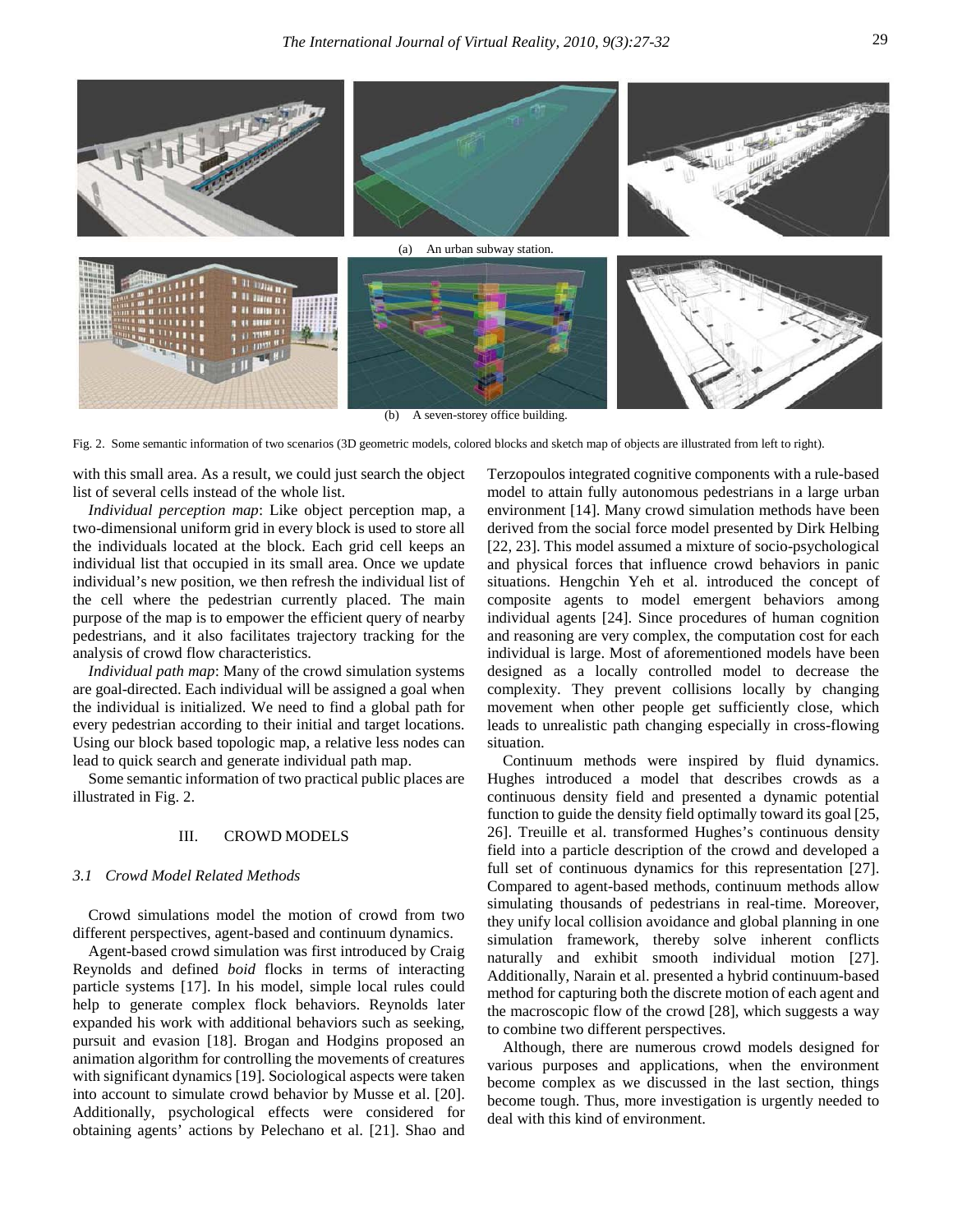# *3.2 A Continuum Crowd Model in Complex Environments*

We present a novel crowd model for generating continuum crowd flow in complex environments in ref [29]. Our method is based on the continuum model proposed by Treuille et al. [27]. Compared to the original method, our solution is well-suited for complex environments. First, additional discomfort zones around obstacles are auto-generated to keep a certain, psychologically plausible distance between pedestrians and obstacles, making it easier to obtain smoother trajectories when people move around these obstacles. Then, we propose a technique for density conversion; the density field is dynamically affected by each individual so that it can be adapted to different grid resolutions. The experiment results will be showed in the next section.

**Smoother trajectories around obstacles:** When navigate virtual humans in an environment, they will try to avoid any collisions with obstacles; in real life, people will not walk too close to the border of obstacles but maintain a certain distance. Treuille et al. [27] suggested predictive discomfort for collision avoidance with moving objects. We extended this idea to address our problem by adding a small amount of discomfort around the obstacles according to following equation:

$$
C(x) = \begin{cases} 1 - \exp\left(-\frac{(D_{\infty}(x, \Gamma) - \kappa)^2}{(2\sigma)^2}\right) & 0 \le D_{\infty}(x, \Gamma) \le \kappa \\ 0 & D_{\infty}(x, \Gamma) > \kappa \end{cases}
$$
(1)

This discomfort causes people to avoid the surrounding region near obstacles; moreover, we found this approach obtains smoother individual trajectories as people move around obstacles.

In Eq.  $(1)$ ,  $\Gamma$  is a set of points on an object convex polygon,  $x = \langle x_1, x_2 \rangle$  denotes the center point of a grid cell,  $\sigma$  is the adjustment factor,  $\kappa$  is the width factor and denotes the range of the influenced area (in this work, we used  $\kappa = 1$ ) and  $D_{\infty}(x,\Gamma)$  is the max-norm distance. According to this equation, if the max-norm distance between a grid cell and an obstacle is shorter, the discomfort value of the cell will be larger. Individuals will try to avoid walking in regions with large discomfort value; therefore, they will maintain a certain distance from obstacles, such as walls and pillars.

In addition, this part of the discomfort value could be calculated in advance so that it did not add additional real-time system overhead. A comparison of results is shown in Fig. 3.



Fig. 3. A comparison of trajectories around the obstacles (left: the original result; right: the improved result).( Color Plate 4)

The left image in Fig. 3 depicts the original result, without the proposed improvement. In the absence of obstruction from other individuals, the tested virtual human nearly moved along the shortest path, and his trajectory was obviously inflexible. In contrast, the improved result (shown in the right image in Fig. 3) showed a smoother and visually more plausible human trajectory than did the original result, especially in the corners.

**Density conversion**: In our application, we found that the original continuum model is appropriate for application to a wide range of scenarios if the grid length *l* is suitable (for instance, if  $l=1$ ). However, the scenario for our project is very complex and features numerous obstacles and small passages; thus, the cell size needs to be very small (sometimes 0.25 m). In this case, the density conversion function proposed in Ref. [27] would not appropriately reflect the actual impact of an individual on nearby cells, so artifact intersection would take place frequently and would not be resolved by the grid.

As illustrated in Fig. 4, the influence field with respect to the location of the people obviously exceeded the four cells (green cells in Fig. 4) selected by the original method because the cell size was too small. We have defined a new density conversion technique comprised of the following steps.



Fig. 4. The influenced cells selected by the original method, which is insufficient, according to the radius of an individual (selected cells are green, and red circle is the bounded radius of an individual).(For interpretation of the references to color in this figure legend, the reader is referred to the web version of this article.).



Fig. 5. An example graph of the density function (the horizontal axis denotes *x*, and the vertical axis denotes density ρ).

First, we detect an influence factor  $\sigma$  for every individual, according to his radius and the grid size:

$$
\sigma = \text{ceil}\left(\frac{(r_i - l/2)}{l} + 1\right) \tag{2}
$$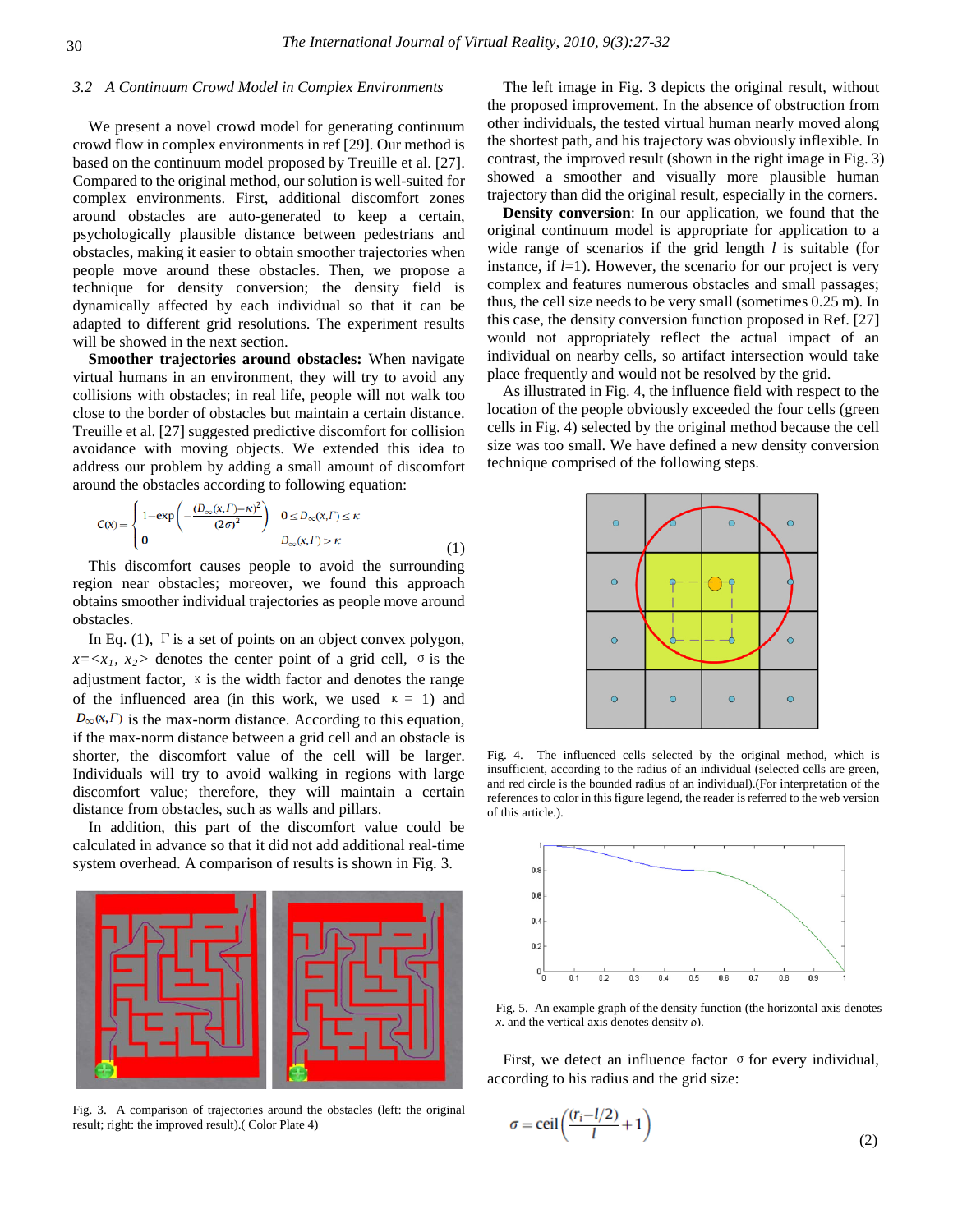Where  $r_i$  denotes radius of the  $i_{th}$  person and *l* is the cell size.

Secondly, we find the closest cell center [*i, j*] for each person whose coordinates are both less than that of the person.

Finally, the person's density is then added to these grids, indexed by  $[1-\sigma+i\sigma+i, 1-\sigma+j\sigma+j]_{\text{as}}$ 

$$
\rho = \begin{cases}\n\frac{(1-a)\sin(2\pi\chi + \pi/2) + (1+a)}{2}, & 0 \le \chi \le 0.5 \\
a\left(1 - \left(\frac{\chi - 0.5}{\sigma - 0.5}\right)^2\right), & 0.5 \le \chi \le \sigma\n\end{cases}
$$
\n(3)

where  $a$  is the adjustment factor. We can prove that this piecewise function is continuous because each piece is continuous throughout its domain and the first derivatives of the two constituent functions are equal at  $x=0.5$ . An example graph of this density function is illustrated in Fig. 5, where  $a =$ 0.8 and  $\sigma = 1$ .

the system request but our system is capable of replaying simulation results with ten thousands pedestrians in real time. Exactly, in our system we can save the simulation records of more than 50,000 people in 30 minutes and replay it in real-time. Our tests ran on ordinary PC with Intel Core2 Duo E8300 (2.83GHz), 3.5G RAM, NVIDIA GeForce 8800GT (512MB video Memory).

Fig. 6 and Fig. 7 show the simulation results in a subway station and an office building. As shown in Fig. 6, the first scenario is a big urban subway station in a city that is comprised of a capacious platform and a station hall connected by four escalator and four stairs. During the great events, the number of passengers will rapidly increase, thus the station faces a security risk. So we hope to simulate some extreme instances. As shown in Fig. 7, the second place is a seven-storey office building. If a fire accident happened, more than two thousand

 $(a)$  $(h)$  $(c)$ 

Fig. 6. Crowds in a subway station.



Fig. 7. Crowds in an office building.

### IV. SYSTEM GUARDER AND APPLICATIONS

We have developed a simulation system named Guarder based on our semantic environment model and continuum crowd model. In addition, we also developed a tool for efficiently modeling the environment, which semi-automatically manipulates on 3D geometric model. Depend on this tool we can quickly make a semantic file which will be loaded in our crowd simulation system. Consequently, with a single 3D geometric model, we can easily start a simulation task through this set of software in several hours.

Some real public buildings have been tested in our system including a subway station, a multi-layered office building, an open-air plaza and etc. We elaborately rebuild the most elements of these scenes and accomplish many tests for different human flows. Currently, real time computation is not people working in here need evacuate from this building. And we hope to simulate an evacuation process in a fire drill.

## V. CONCLUSION

In this paper we discuss the development of the main related research topics to human crowd simulation, including semantic description for virtual environments and crowd models. We also survey some of our recent work which is very suited for human crowd simulation, especially for evacuating simulation. We introduce a system named Guarder based on these methodology and some results of it.

For further work, we think there are topics need to be investigated.

First, panic is one of the most important factors which affect the processing of evacuation. Thus, modeling panic